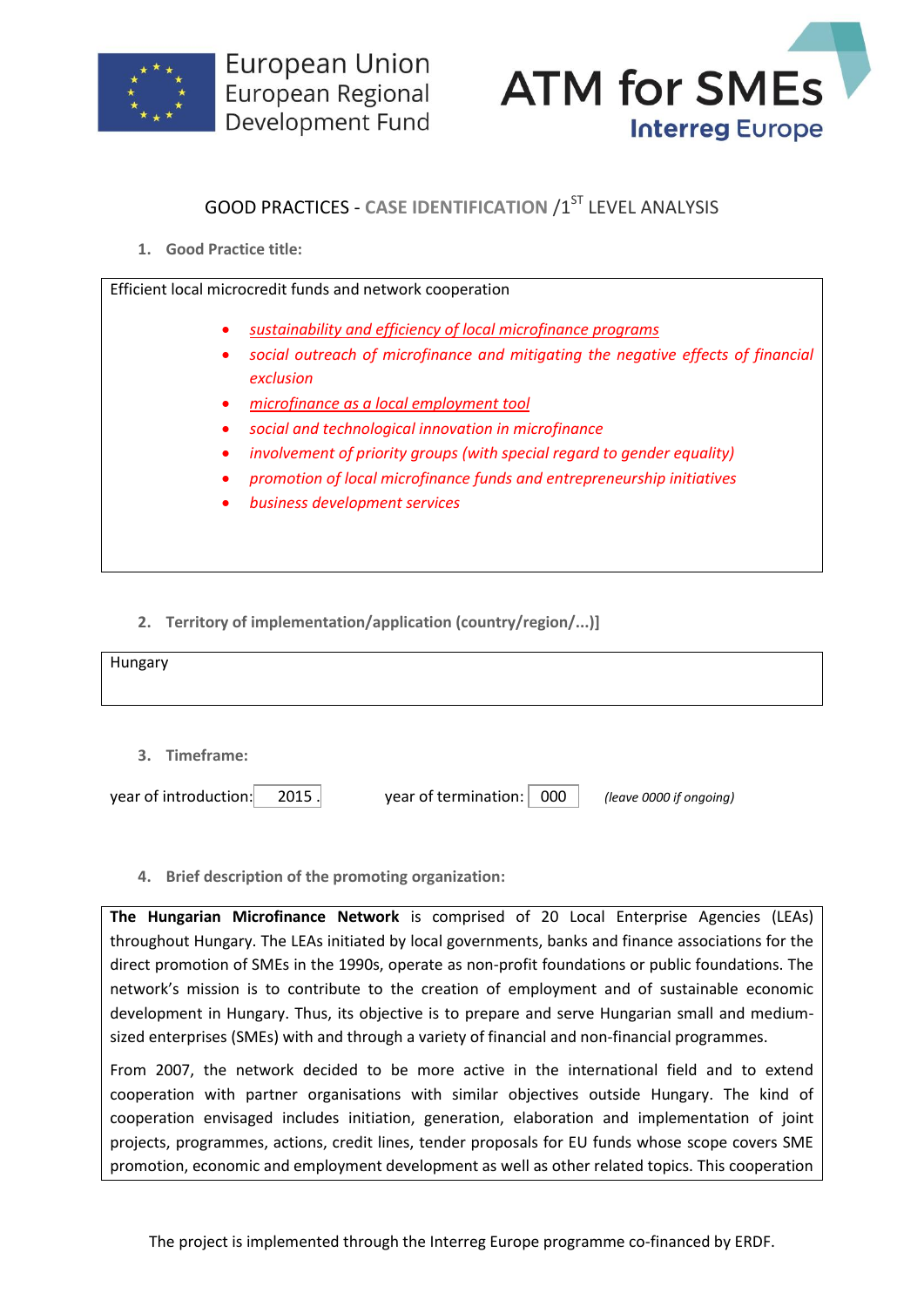

**European Union** European Regional Development Fund



should be based on a mutually beneficial relationship basis.

**5. Main objective of the initiative:**

The main objectives of the Hungarian Microfinance Network are:

- representing the interests of the member organizations
- promotion of good practices developed inside the network
- participation in the development of new financial instruments and regulation of the microfinance sector
- building cooperation and professional relations with European institutions, organization of study trips
- strengthening the local cooperation between the member LEAs and the actors of the local economy (e.g. municipalities, universities, SMEs)
- **6. Brief explanation of the initiative:**

In 2015, the HMN developed the model of the "local microcredit funds." The initiative is based on the cooperation of the local enterprise development agency, local Municipality and optionally other actors.

The beneficiaries of the local credit scheme are the smallest local (micro) enterprises, with primary or secondary establishment in the city (or surroundings) of the LEA. The funding of the local credit scheme is guaranteed by the LEA, and the Municipality is subsidising the average 6% interest on microcredit schemes so that it can be reduced to 2.5%.

So far 4 LEAs have introduced this new model of supporting the local micro and small enterprises: Zala County Enterprise Development Foundation, FEA, Baranya County Enterprise Development Foundation and the Budapest Enterprise Agency.

**7. Target group and measures to involve the target group:**

The target group of the initiative are:

- Local Enterprise Agencies operating in Hungary
- decision makers
- actors of the local economy (e.g. municipalities, universities, SMEs)
- scientific institutions in the field of microfinance
- **8. Innovativeness:**